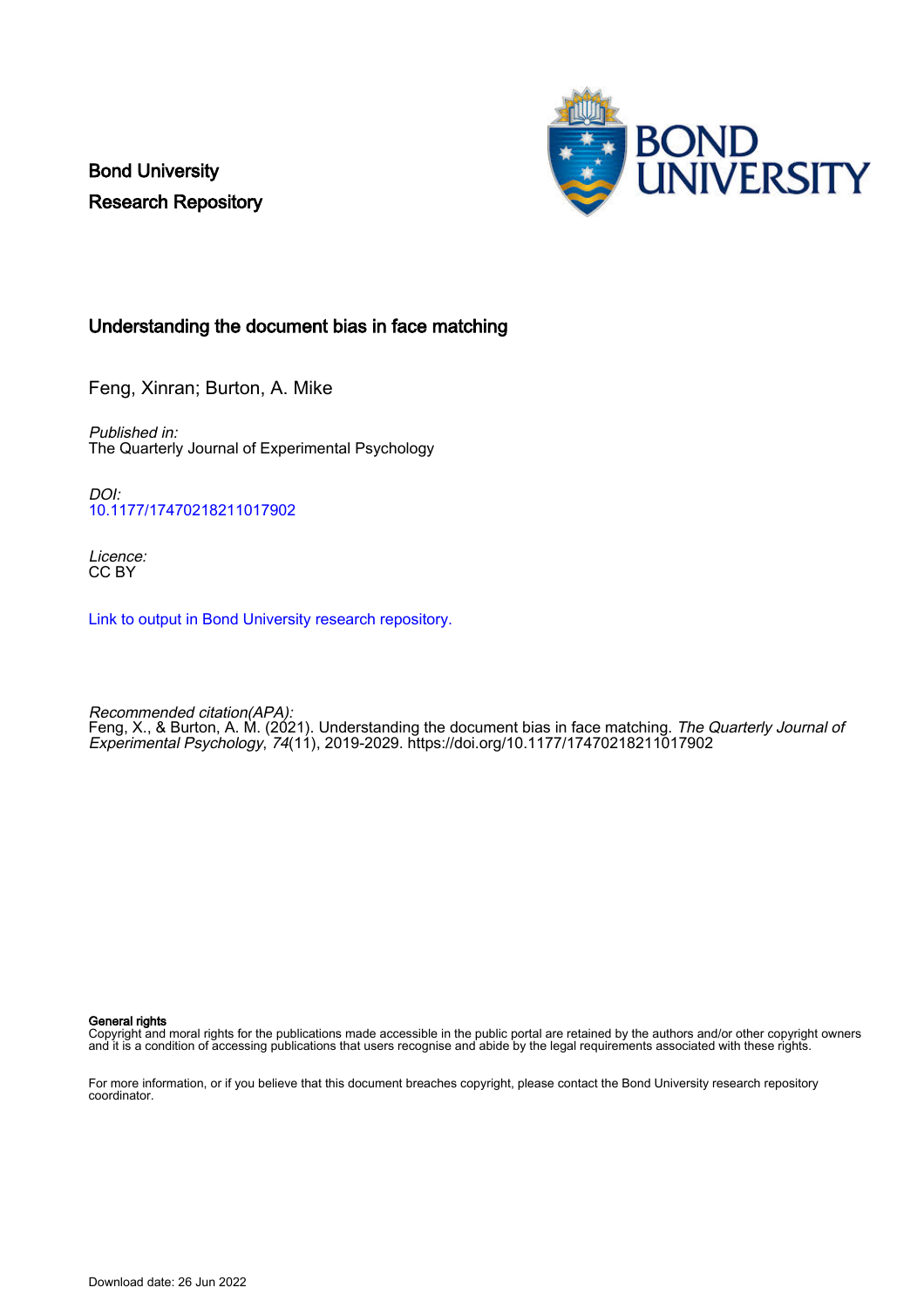# **Understanding the document bias in face matching**

**Xinran Feng and A. Mike Burton**

### **Abstract**

Matching unfamiliar faces is a well-studied task, apparently capturing important everyday decisions such as ID checks. In typical laboratory studies, participants make same/different judgements to pairs of faces, presented in isolation and without context. However, it has recently become clear that matching faces embedded in documents (e.g., passports and driving licences) induces a bias, resulting in elevated levels of "same person" responses. While practically important, it remains unclear whether this bias arises due to expectations induced by the ID cards or interference between textual information and faces. Here, we observe the same bias when faces are embedded in blank (i.e., non-authoritative) cards carrying basic personal information, but not when the same information is presented alongside a face without the card (Experiments 1 and 2). Cards bearing unreadable text (blurred or in an unfamiliar alphabet) do not induce the bias, but those bearing arbitrary (non-biographical) words do (Experiments 3 and 4). The results suggest a complex basis for the effect, relying on multiple factors which happen to converge in photo-ID.

#### **Keywords**

Face matching; unfamiliar faces; bias effects

Received: 30 October 2020; revised: 15 March 2021; accepted: 23 April 2021

# **Introduction**

A large body of psychological evidence shows that viewers are highly error-prone when matching images of unfamiliar faces (e.g., Bruce et al., 1999; Megreya & Burton, 2006). Despite this, photo-ID continues to be widely used in settings such as shops, workplaces, and airports, where staff need to match an ID document to the holder. In fact, viewers are generally unaware of their poor performance levels when matching unfamiliar faces (Zhou & Jenkins, 2020). However, most people are highly accurate at matching familiar faces (e.g., Bruce et al., 2001; Burton et al., 1999), and it appears that viewers over-generalise this ability to the faces of people they do not know (Ritchie et al., 2015).

Most research on face matching has employed simple image stimuli devoid of any context. However, similarly poor levels of performance are found in studies of viewers matching a photo to a live person in front of them (e.g., Kemp et al., 1997; Megreya & Burton, 2008; White et al., 2014). Furthermore, matching tasks involving images embedded in ID documents generally give rise to similar overall levels of accuracy as tasks using isolated face images (Bindemann & Sandford, 2011; Kramer et al., 2019; Meissner et al., 2013).

Despite the fact that accuracy in unfamiliar face matching appears consistently low across a number of settings, it has recently become clear that there are some key differences between different matching contexts. McCaffery and Burton (2016) directly compared the performance of viewers matching pairs of face images presented as isolated images or with one embedded in a passport. This simple manipulation did not affect overall accuracy but did significantly affect bias: participants were more likely to accept a pair of images as a "match" if one was embedded in a passport. Note that if such a bias were observed operationally, in real settings it would lead to a relaxation of criterion for accepting a match—that is, to more fraudulent presentations being accepted. McCaffery and Burton suggested that this bias effect seemed to be due to the presence of the passport frame and offered a number of possible reasons for this—including the apparent authority of the

Department of Psychology, University of York, York, UK

#### **Corresponding author:**

A. Mike Burton, Department of Psychology, University of York, York YO10 5DD, UK. Email: [mike.burton@york.ac.uk](mailto:mike.burton@york.ac.uk)

#### Quarterly Journal of Experimental Psychology 2021, Vol. 74(11) 2019–2029 © Experimental Psychology Society 2021

 $\odot$  $\overline{c}$ 

DOI: 10.1177/17470218211017902 Article reuse guidelines: [sagepub.com/journals-permissions](https://uk.sagepub.com/en-gb/journals-permissions) [qjep.sagepub.com](http://qjep.sagepub.com)

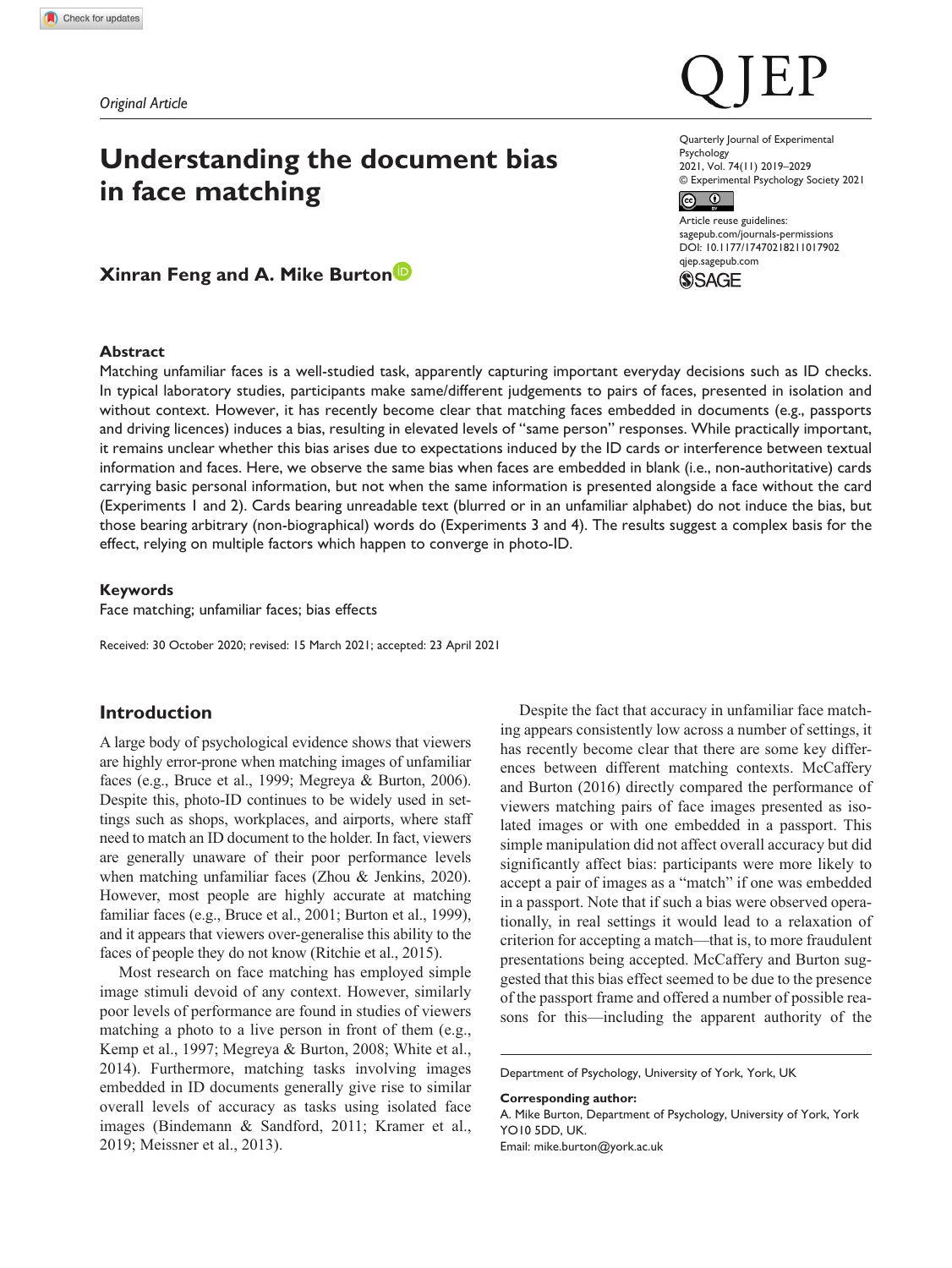

**Figure 1.** Examples of face stimuli used by Feng and Burton (2019). All face pairs were chosen from the Kent Face Matching Test (KFMT; Fysh & Bindemann, 2018). (a) Isolated faces. (b) One of the faces embedded in a driving licence frame. (c) A blank card derived from the driving licence. Pairs in this example all show different identities.

passport document, interference from task-irrelevant written information, or lower level visual context effects.

Feng and Burton (2019) replicated the "passport bias" and showed that it occurred in other documents, such as driving licences and student ID cards—even though the latter are considered to carry much lower authority than passports. However, they found that the bias was only present when the ID card carried personal information. So, for the examples shown in Figure 1, all three conditions gave rise to the same overall levels of face matching accuracy. However, in Condition (b), there was a significant bias such that viewers were more likely to make a "same person" response than in Condition (a) or (c).

In this article, we explore the nature of this effect, focussing on the task-irrelevant written information available to viewers in a face matching task. There are good reasons to hypothesise that the effect arises from interference between processing the faces and processing the biographical information carried on an ID card. Faces have been demonstrated to interfere with other perceptual tasks (Jenkins et al., 2003; Lavie et al., 2003), and textual labels such as names and occupations can

interfere with face classification tasks (Young et al., 1986). However, the effect may reflect a more general contextual level of processing, involving viewers implicitly processing the entire ID setting. Priming tasks show clear semantic processing of faces (e.g., Boehm et al., 2006), and semantic contexts are known to influence face processing and recognition (Koji & Fernandes, 2010; Rainis, 2001; Schwartz & Yovel, 2016). So the information on card documents may interact with the faces when carrying out such matching tasks.

In addition to these perceptual/cognitive explanations, it is also possible that an ID card context carries with it an expectation that fraudulent use will be rare, biasing viewers towards a "same person" response. Although we have established that many different types of card elicit the bias (Feng & Burton, 2019), it remains possible that *any* ID card sets up an expectation that affects viewers' responses. In a series of studies, we separate out the authoritative context of the card from the personal information it contains (Experiments 1 and 2). Having established that card context is critical to elicit the effect, we then manipulate the readability of biographical information by rendering it in a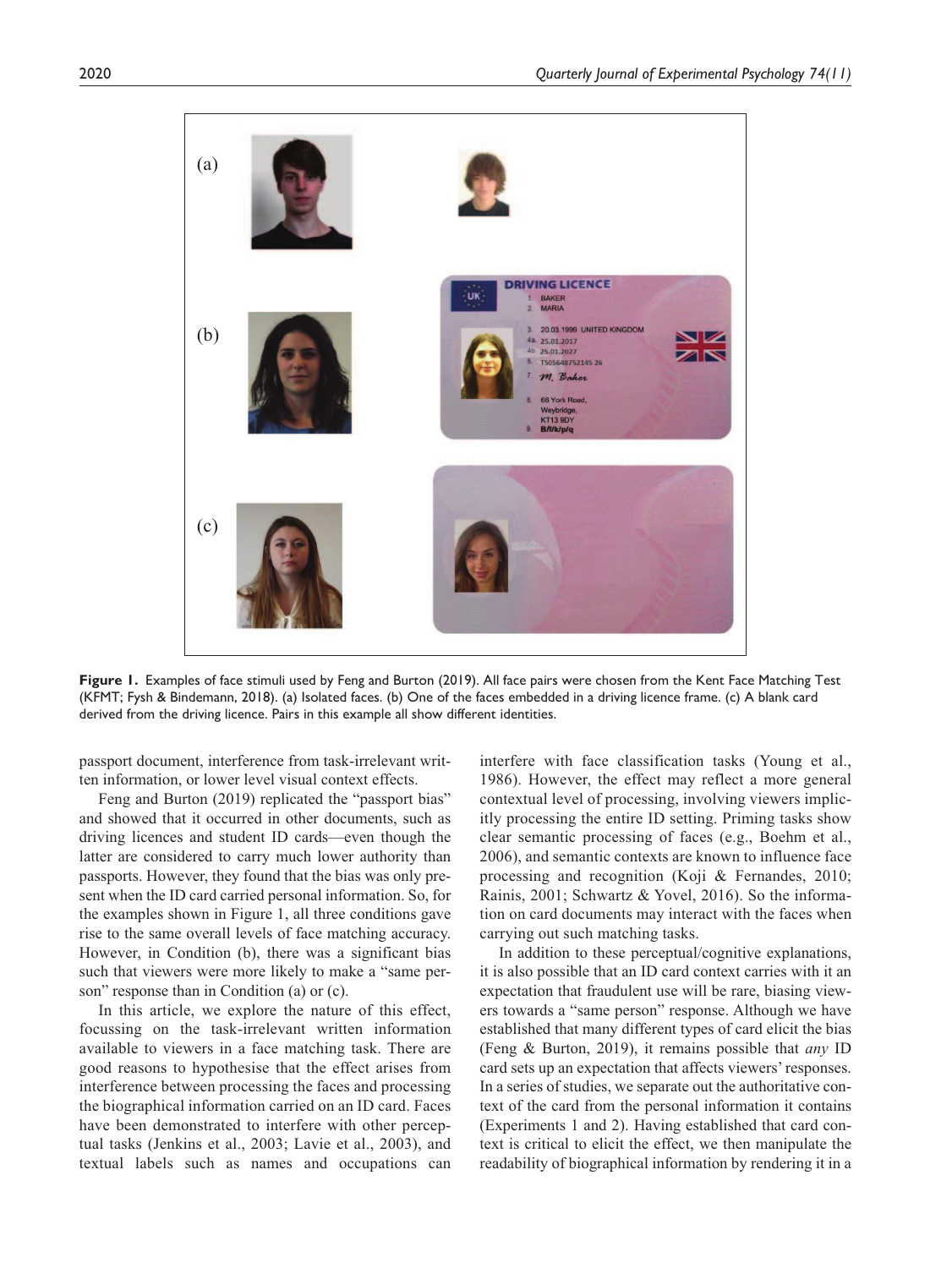

Figure 2. Example face pairs from two presentation conditions in Experiment 1. Each of these examples shows different identities.

script unknown to the viewers or by blurring (Experiments 3 and 4). Taken together, the results point to multiple sources of the observed bias, depending on both card and linguistic contexts.

# **Experiment 1**

In the first experiment, we examined the effect of minimal ID-like context on face matching. Card frames were created containing personal information (name, date of birth, and address), but no further cues about the purpose of the card. This simple layout, illustrated in Figure 2, preserves many of the features of a standard ID, but does not convey any information at all about its nature, that is, whether or not it carries official status. Comparison of the performance on standard isolated face matching and the minimal card context will establish a baseline ID effect, independently of expectations induced by specific contexts, such as passports, driving licences, or workplace IDs.

# **Method**

### *Participants*

Thirty-two students (27 females, aged from 18 to 24 years, mean  $age = 19.0 \text{ years}$  from the University of York participated for course credit. Sample size was based on previous experiments using similar procedures and stimuli (e.g., Bindemann et al., 2013; Feng & Burton, 2019). All participants reported normal or corrected-to-normal vision. Informed consent was provided prior to participation, and experimental procedures were approved by the ethics committee of the Psychology Department at the University of York.

### *Stimuli*

Sixty face pairs were randomly chosen from the Kent Face Matching Test (KFMT; Fysh & Bindemann, 2018). See Figure 2 for examples. These image pairs were taken several months apart and are presented at different sizes in the KFMT (see Fysh & Bindemann, 2018, for details). For each face pair, an item was created in which the smaller image was embedded in a card (Figure 2). This card contained the ostensible name, date of birth, and address of the holder, all fictitious and constructed for the purpose of the experiment.

# *Design and procedure*

In a within-subjects design, all participants completed two face matching blocks, as illustrated in Figure 2: plain faces and faces embedded in simple cards. There were 30 face pairs per block (15 matches and 15 mismatches), and pairs were counterbalanced across the experiment such that each appeared equally often in the plain and card-embedded conditions. Participants' task on each trial was to indicate whether the face pair showed the same person or different people by pressing corresponding keys on a keyboard. Each face pair was displayed until a response was made. Order of block was counterbalanced across participants.

# **Results and discussion**

Figure 3 shows sensitivity (d') and criterion (C) for matching decisions. For these purposes, "match" responses are coded as corresponding to *hits* when the two photos show the same person and as *false positives* when they show different people. Repeated-measures analysis of variance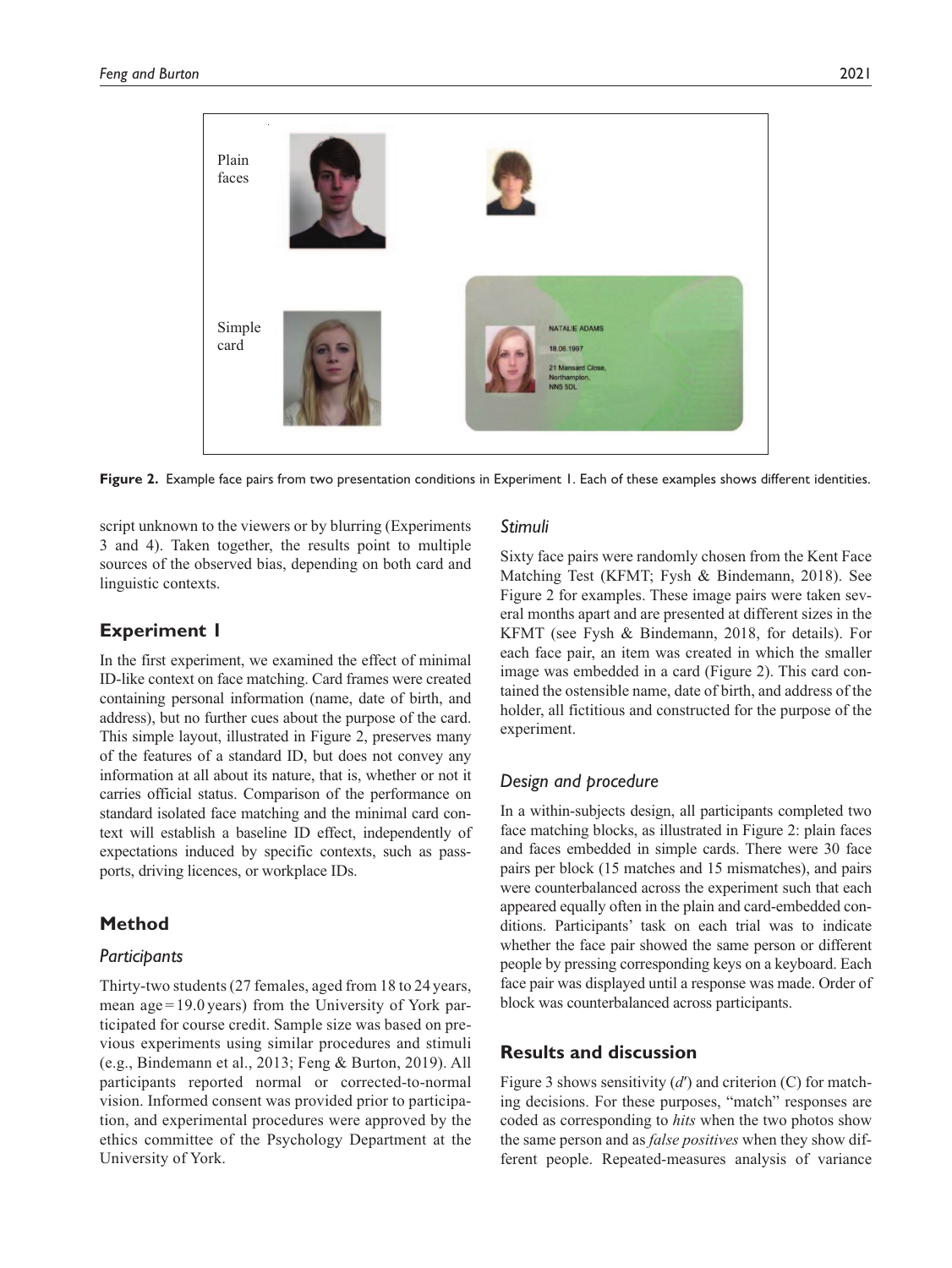

**Figure 3.** Sensitivity (*d*′ on the left) and criterion (C on the right) for matching responses in Experiment 1. Error bars represent within-subjects standard error (Cousineau, 2005).

(ANOVA) showed no significant effect of condition on *d*′,  $F(1, 31) = 2.30, p = .14, \eta_p^2 = .07$ , but a significant effect on C,  $F(1, 31) = 6.89$ ,  $p = .013$ ,  $\eta_p^2 = .18$ . Mean criterion was more negative when participants saw faces embedded in card frames (*M*=−0.06) than when they saw faces alone  $(M=0.15)$ .

These results show a response bias such that participants viewing faces embedded in a simple card made more "same person" responses than they did when viewing plain, isolated faces. This echoes previous studies using more sophisticated ID documents such as passports and driving licences. The fact that this bias is elicited by so simple a presentation seems to suggest a rather minimal role for the perceived authority of a card. Of course, it may be that viewers implicitly attribute some official nature to the ID, but this card looks like neither of the two official documents routinely carried by our experimental participants—passports or driving licences.

This result raises the possibility that the biasing effect of card context is driven primarily by the text it contains. In the next study, we eliminate the card context altogether, preserving only the text. If the bias is observed in that condition, then it may need to be recast as a picture–word interference effect, rather than an effect tied to social use of ID, as has been previously suggested.

# **Experiment 2**

In this experiment, we compared isolated face matching to a presentation in which biographical information is presented alongside a face, but not within a card context. The same information was presented (name, date of birth, and address), in the same relative position as Experiment 1, but without any card context (see Figure 4). As in previous experiments, this information was task-irrelevant, and participants were simply asked to indicate whether two face images showed the same person or different people. If the

bias, now reported across many ID contexts, is induced by fundamental picture–word interference, then we would expect to observe it in this presentation.

# **Method**

### *Participants*

Twenty-eight students (25 females, aged from 18 to 31years, mean age=20.9years) from the University of York participated for course credit or a small payment. All reported normal or corrected-to-normal vision. Sample size was based on previous experiments using similar procedures and stimuli (e.g., Bindemann et al., 2013; Feng & Burton, 2019). Informed consent was provided prior to participation, and experimental procedures were approved by the ethics committee of the Psychology Department at the University of York.

### *Stimuli*

Face matching pairs were identical to those used in Experiment 1, that is, 60 face pairs from the KFMT (Fysh & Bindemann, 2018). Two conditions were constructed: plain faces and faces alongside text (see Figure 4). For the plain face condition, the original face pair images from the KFMT were used. For the text condition, the same text in the same relative position as in Experiment 1 was used, but without the card background.

### *Design and procedure*

The experiment employed a within-subjects design. Each participant performed two face matching blocks as illustrated in Figure 4 (plain faces, faces alongside text). They saw 30 face pairs (15 matches and 15 mismatches) in each block, and pairs were counterbalanced across the experiment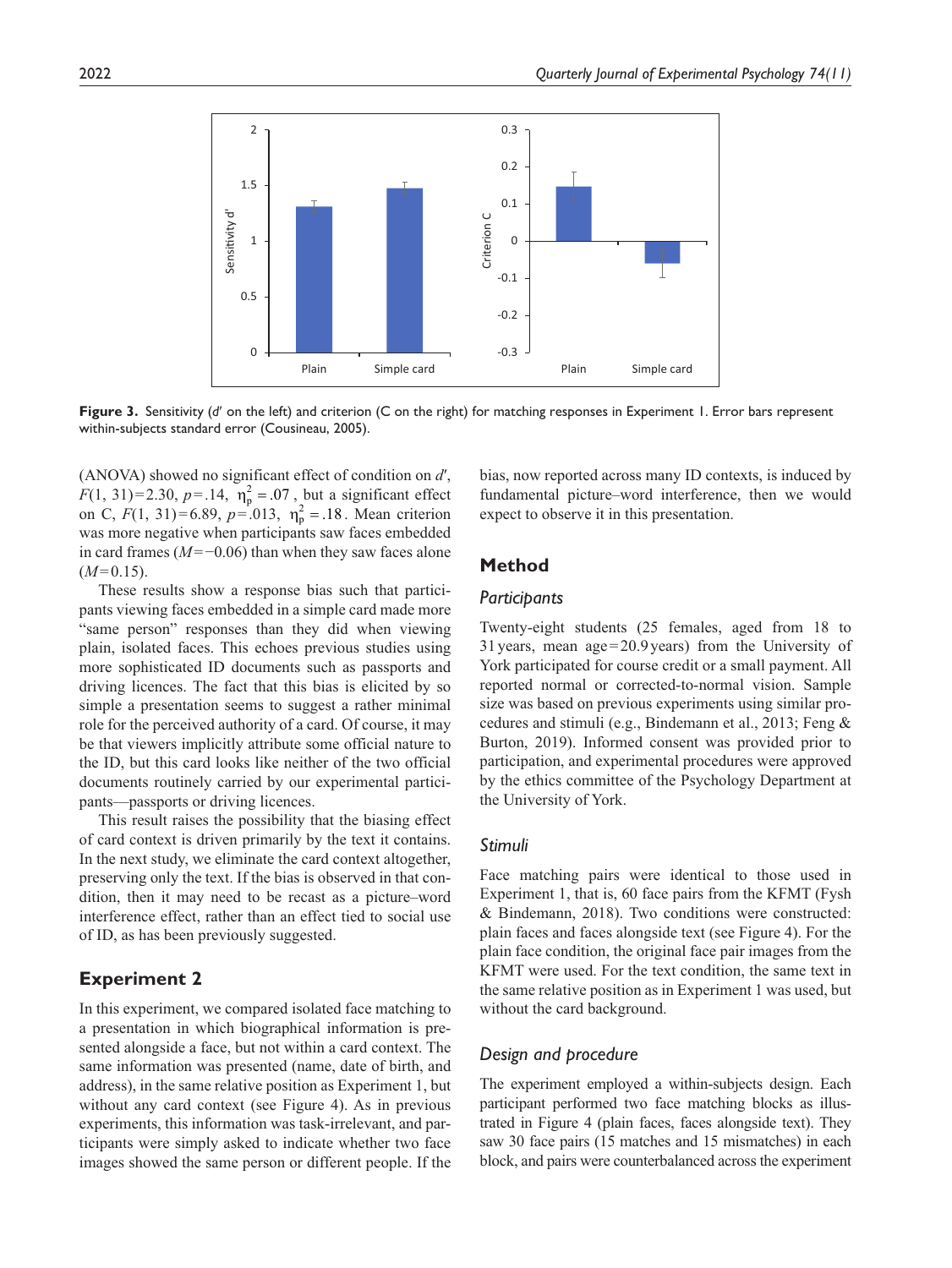

**Figure 4.** Face pairs from two presentation conditions in Experiment 2. Each of these examples shows different identities.



**Figure 5.** Sensitivity (*d*′ on the left) and criterion (C on the right) for matching responses in Experiment 2. Error bars represent within-subjects standard error (Cousineau, 2005).

such that each appeared equally often in the plain and "face alongside text" conditions. Participants' task was to indicate whether the face pair they saw showed the same person or different people by pressing corresponding keys on a keyboard. Each face pair was displayed until a response was made. The order of the two blocks was counterbalanced across participants.

# **Results and discussion**

Figure 5 shows sensitivity (*d*′) and criterion (C) for matching decisions. Repeated-measures ANOVA showed no significant effect of presentation type on  $d'$ ,  $F(1, 27)=0.23$ ,  $p = .64$ ,  $\eta_p^2 = .01$ , and no significant effect on C,  $F(1, 27)$  $=0.03, p = .87, \eta_p^2 < .01$ .

This experiment showed no effect of adjacent biographical text on bias in face matching. This is despite the fact that exactly the same text embedded in a simple card layout does induce a bias (Experiment 1), a result consistent with previous research using realistic ID such as driving licences and passports. This result seems to rule out any simple explanation based entirely on textual interference on face matching. In the two experiments, the physical layout of the text and photos was identical, suggesting that the overall card context is critical to understanding this effect.

The first two experiments, combined, suggest that the effect of visual context on face matching relies on a complex combination of visual display characteristics, incorporating both biographical text and an implied ID card context.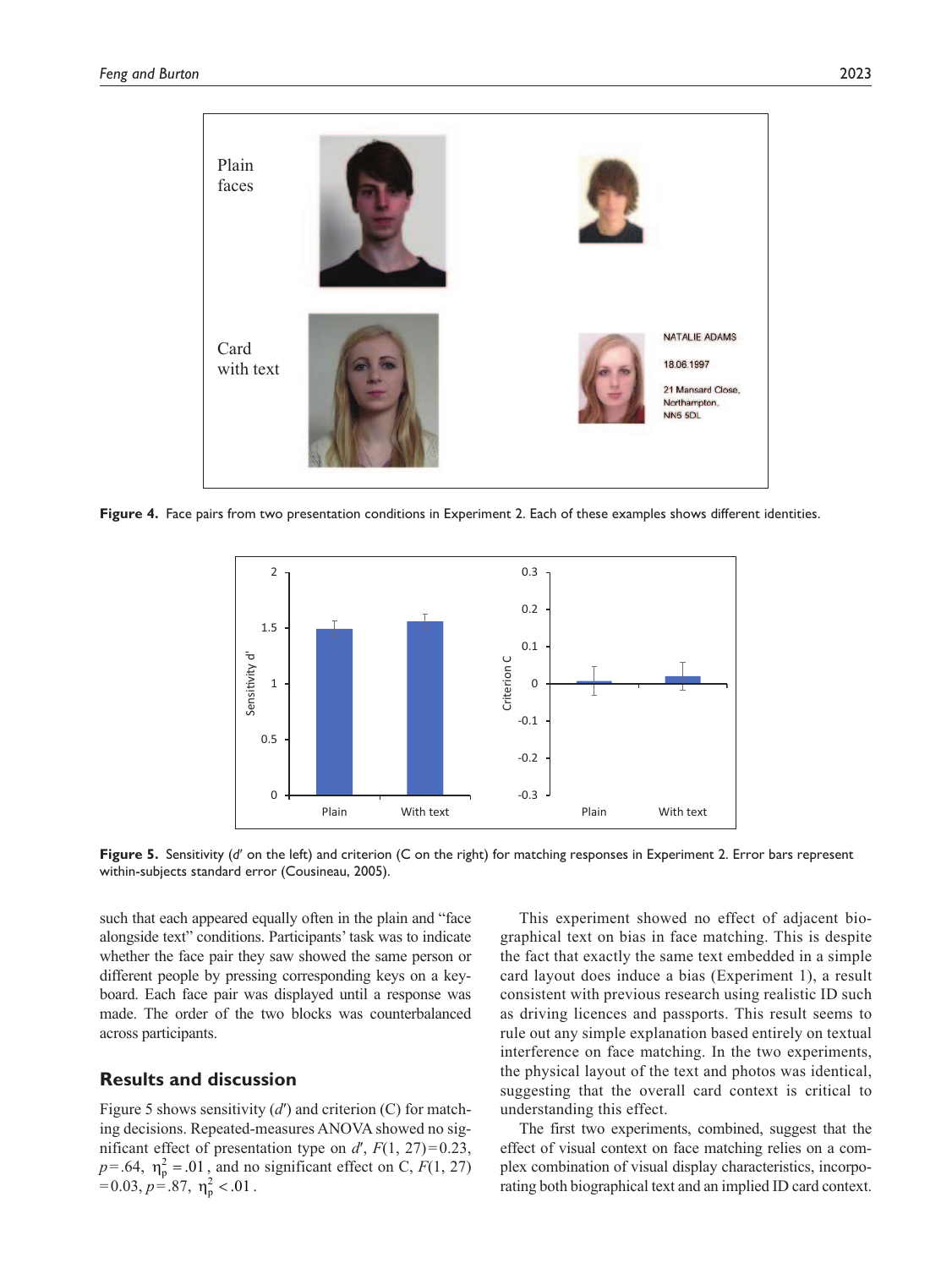

**Figure 6.** Face pairs from three presentation conditions in Experiment 3. Each of these examples shows different identities.

The effect of (biographical) text does not, therefore, appear to be automatic, but somehow facilitated by surrounding context. In the next two experiments, we explore this relationship further using ID cards with embedded text that is unreadable or irrelevant to participants due to it being rendered in an unfamiliar script (Experiment 3), blurred or semantically inappropriate to ID (Experiment 4).

# **Experiment 3**

This experiment has a similar format to Experiments 1 and 2. Matching performance is compared for isolated faces and faces embedded in an ID card context. However, in Experiment 3, we present a card with the accompanying biographical text in Bulgarian—a language unfamiliar to the participants (see Figure 6). This information was presented either in the Bulgarian alphabet, rendering it literally unreadable by the participants, or transliterated into Roman script, rendering it readable, but mostly meaningless to participants. If the effect of context on face matching is carried mainly by the apparent fact that it is an ID card, irrespective of the content, then it should be observed for these cards in Bulgarian. However, if the source of the effect relies on processing the meaning of the biographical information, then it should not be observed at all in this experiment.

### **Method**

### *Participants*

Thirty students (27 females, aged from 18 to 26 years, mean age=20.5years) from the University of York participated for course credit or an amount of money. All reported normal or corrected-to-normal vision. A power analysis using GPower (Erdfelder et al., 1996) indicated that a sample of 30 participants would be needed to detect an effect of size  $\eta_p^2 = 2$ , with 90% power using a within-subjects ANOVA and alpha at .05. Participants were pre-screened to ensure that they had no prior familiarity with Bulgarian or Russian language or culture. Informed consent was provided prior to participation, and experimental procedures were approved by the ethics committee of the Psychology Department at the University of York.

### *Stimuli, design, and procedure*

Face pairs were identical to Experiments 1 and 2. Biographical information for "Bulgarian" cards was created using the template of a UK Driving Licence, which has been shown to influence face matching in previous studies (see Figure 1). This included the card bearer's name, address, and signature, along with various official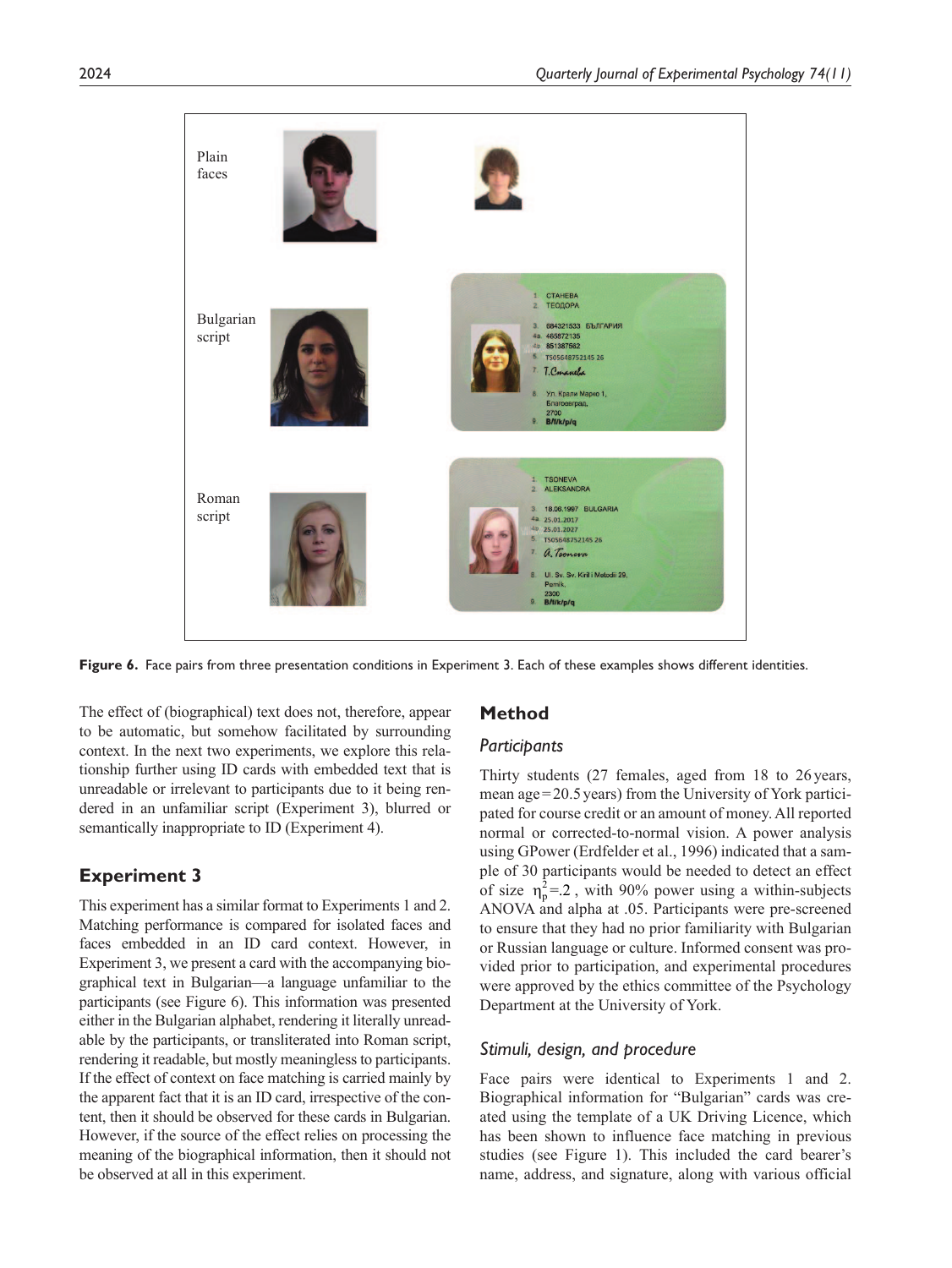

**Figure 7.** Sensitivity (*d*′ on the left) and criterion (C on the right) for matching responses in Experiment 3. Error bars represent within-subjects standard error (Cousineau, 2005).

designation numbers relating to the licence. The information was constructed with the help of a Bulgarian national and combined common forenames and surnames along with plausible addresses. For the Roman script versions, names and addresses were transliterated, for example, "Стоева Петя" to "Stoeva Petya" (Figure 6). While this renders them readable to participants, the names and addresses were nevertheless unfamiliar.

The design and procedure were similar to Experiments 1 and 2. Participants were asked to make face matching decisions (same/different) to pairs of faces. They completed three blocks of trials as illustrated in Figure 6: plain isolated faces, faces with cards in Bulgarian, and faces with cards in Bulgarian rendered in Roman script. Each block comprised 20 face pairs (half matching), and the order of blocks was counterbalanced across the experiment. Face pairs were also counterbalanced such that across the experiment, each pair occurred equally often in each condition.

### **Results and discussion**

Figure 7 shows sensitivity (*d*′) and criterion (C) for matching decisions. Repeated-measures ANOVA showed no significant effect of presentation type on  $d'$ ,  $F(2, 58)=0.35$ ,  $p=.71$ ,  $\eta_p^2$ =.01, and no significant effect on C, *F*(2, 58)=0.43,  $p = .65, \eta_p^2 < .01$ .

This study shows that if people cannot read the information on cards, they are not biased in their responses. It seems, then, that the implied nature of the ID is not sufficient to produce an effect on face matching. Instead, it seems necessary that both card context and meaningful text are necessary to produce this effect. Note that the text rendered in Roman script was still insufficient to produce an effect, even though it was readable, but mostly not understandable by the participants. In the next experiment, we invert this relationship by including understandable but irrelevant text on cards (i.e., non-biographical English words).

### **Experiment 4**

The studies presented so far appear to demonstrate that to have an effect on face matching, it is necessary to present understandable information within a card context. Note that in all the experiments, and those in previous relevant research, cards and biographical information are task-irrelevant. This would suggest an automatic influence of proximate visual information. However, this is somewhat challenged by Experiment 2, showing no effect of adjacent text, outside a card context. In this final experiment, we introduced two new conditions. First, we constructed cards with readable, meaningful text, but this textual information was inappropriate to an ID card, simply comprising English nouns. Second, we presented a card with full, appropriate information, but in which the text was blurred. It was therefore clear that the card represented an ID card, such as shown in Figure 1b; however, it was not possible to read that information. Here, we wish to establish (1) whether only relevant text can influence matching and (2) whether cards with "implied" biographical information are sufficient to elicit an effect.

### **Method**

#### *Participants*

Thirty-six students (29 females, aged from 18 to 32years, mean age=20.3years) from the University of York participated for course credit or an amount of money. All reported normal or corrected-to-normal vision. A power analysis using GPower (Erdfelder et al., 1996) indicated that a sample of 30 participants would be needed to detect an effect of size  $\eta_2^p = 0.2 = 0.2$ , with 90% power using a within-subjects ANOVA and alpha at .05. Informed consent was provided prior to participation, and experimental procedures were approved by the ethics committee of the Psychology Department at the University of York.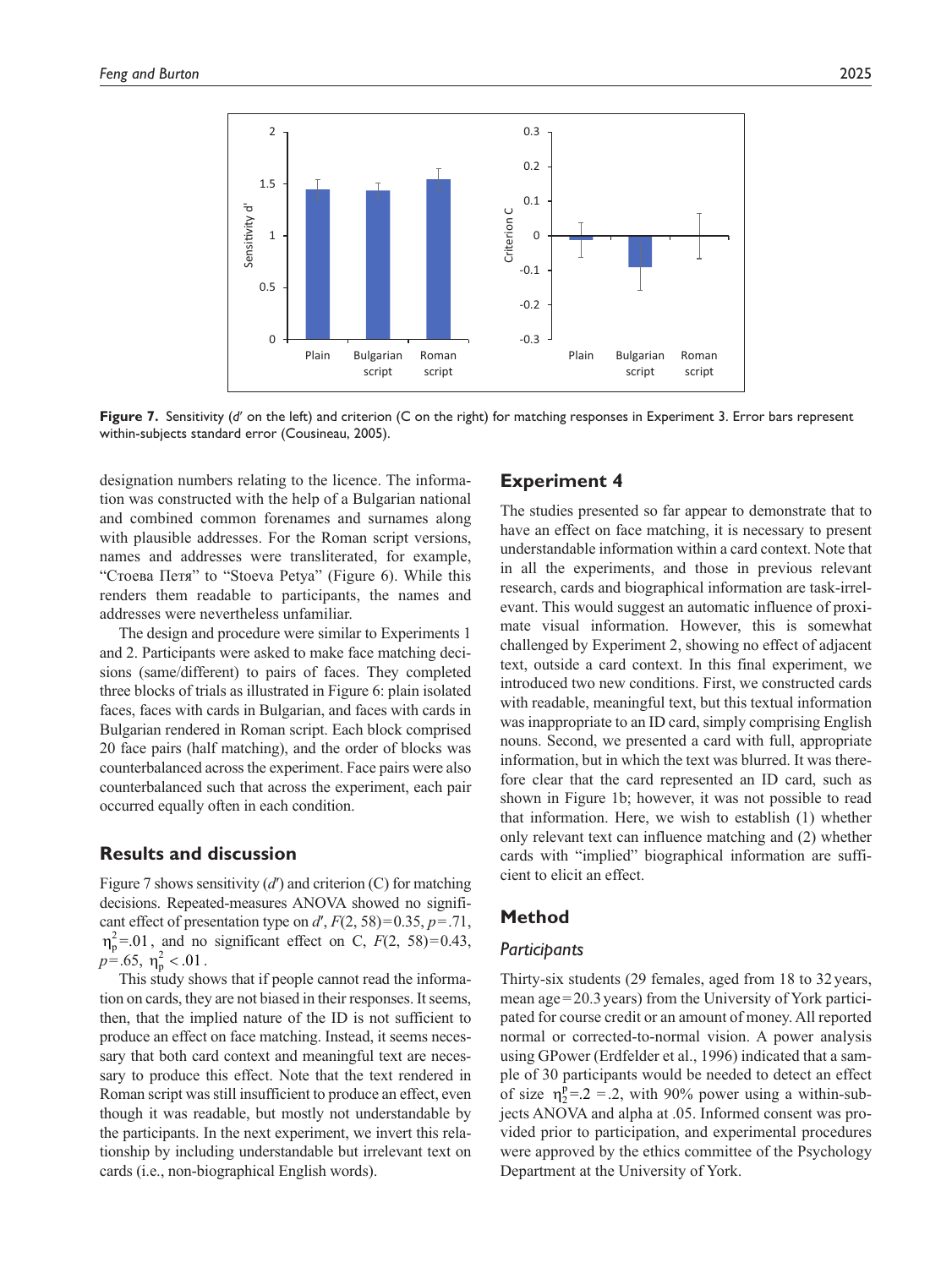

**Figure 8.** Face pairs from three presentation conditions in Experiment 4. Each of these examples shows "different" identities.

#### *Stimuli, design, and procedure*

Face pairs were identical to Experiments 1–3. ID cards were designed using a UK Driving Licence template (Figure 8). For the "readable cards" condition, arbitrary nouns replaced the licence holder's forename, surname, and address. For the "blurred" condition, plausible information was used for names and addresses (e.g., Figure 1b), but the textual part of the card was blurred to a level that preserved word shape but eliminated readability (see Figure 8).

Design and procedure were the same as Experiment 3. Participants were asked to make matching decisions (same/ different) to pairs of faces. They completed three blocks of trials as illustrated in Figure 8: plain isolated faces, readable cards, and blurred cards. Each block comprised 20 face pairs (half matching), and the order of blocks was counterbalanced across the experiment. Face pairs were also counterbalanced such that across the experiment, each pair occurred equally often in each condition.

### **Results and discussion**

Figure 9 shows sensitivity (*d*′) and criterion (C) for matching decisions. Repeated-measures ANOVA showed no significant effect of presentation type on  $d'$ ,  $F(2, 70)=0.17$ ,

 $p = 0.85$ ,  $\eta_p^2 < 0.01$ , but a significant effect on C,  $F(2, 70) = 5.65$ ,  $p = .005$ ,  $n_p^2 = .14$ . Pairwise comparisons were conducted using Tukey's honest significant difference (HSD). Based on HSD=.225, the readable condition (*M*=−0.199) was significantly smaller than the plain condition (*M*=0.072) and the blurred condition (*M*=0.069). The plain and blurred conditions did not differ significantly.

These results show that participants made more "same person" responses to a face pair when one of the faces was embedded in a readable card, compared with a card in which they cannot see the information clearly or with plain isolated faces. This biasing effect with readable words replicates the findings with simple ID cards in Experiment 1 and those reported in previous studies with more formal ID (Feng & Burton, 2019; McCaffery & Burton, 2016). What differentiates this finding from previous studies is that the information on these cards is entirely irrelevant to the ID. Indeed, the arbitrary nouns used are somewhat bizarre in an ID context. Nevertheless, they appear to influence the face matching task. This is in interesting contrast to the blurred condition. These cards give every appearance of being legitimate ID, though the participants cannot read the details—which are task-irrelevant anyway. Under these conditions, no bias is observed by comparison to isolated faces.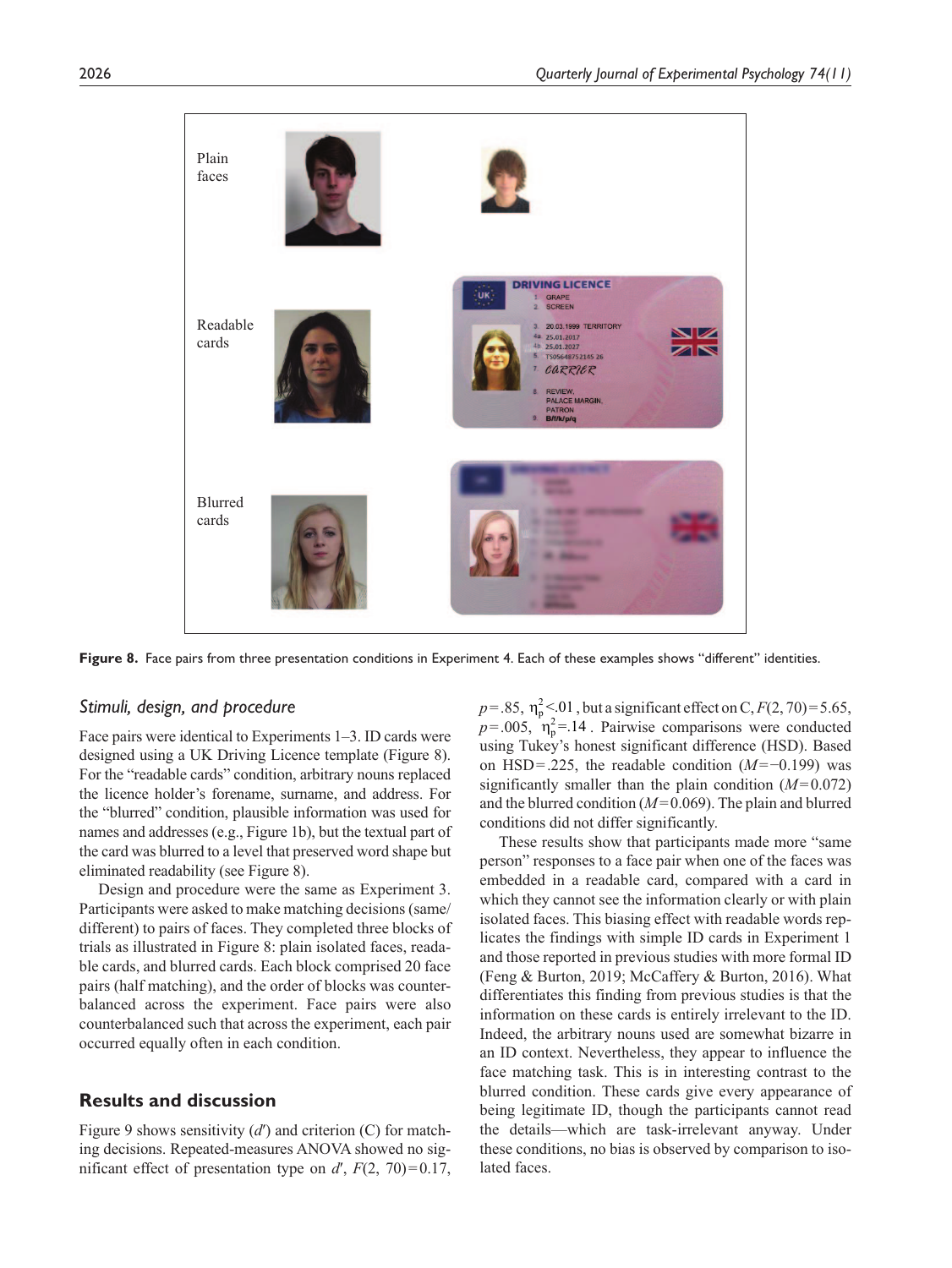

**Figure 9.** Sensitivity (*d*′ on the left) and criterion (C on the right) for matching responses in Experiment 4. Error bars represent within-subjects standard error (Cousineau, 2005).

### *General discussion*

In this series of experiments, viewers were consistently biased to make "same person" judgements to pairs of faces when one of them was embedded in an ID card containing readable information. In each experiment, the comparison of interest is between pairs of isolated faces and pairs in which one face is embedded in a document. We note that, in the studies reported here, the "baseline" bias (for the "plain" condition) is somewhat variable between experiments. In fact, this is also observed in previous studies using these KFMT faces (Feng & Burton, 2019; Fysh & Bindemann, 2018); for example, Fox and Bindemann (2020) report data relating visual acuity to performance with these faces, and while variance in acuity (within the normal range) does not predict matching accuracy, it does, on some occasions, predict bias. For this reason, we have reported bias in comparison with "plain" conditions throughout, rather than trying to capture any absolute theoretical comparison (e.g., to a zero bias) which is not characteristic of the test stimuli. As we noted in the Introduction, laboratory-based studies of matching tend to use isolated face stimuli only, and we have shown here that these normal experimental conditions can give rise to different patterns of bias when one of the faces is embedded in a document—patterns observed despite using the same stimulus items across conditions.

This bias to respond "same person" has been observed in previous studies and tentatively attributed to the apparent authority of official ID documents or to interference effects between face and text processing (Feng & Burton, 2019; McCaffery & Burton, 2016). However, the results presented here demonstrate that neither of these factors is sufficient to account for the effect. Adjacent text without a card context does not elicit the bias (Experiment 2), but the addition of a very simple card context does (Experiment 1). Furthermore,

"interfering" text needs to be comprehensible but not semantically relevant to elicit this bias (Experiments 3 and 4).

In fact, it is hard to reconcile the observed matching bias with explanations based on interference from irrelevant text. In typical interference tasks, distractor items are designed to be response-congruent or incongruent. Under those conditions, the literature contains many examples of interference between face and text processing (e.g., Jenkins et al., 2003; Stenberg et al., 1998; Young et al., 1986). However, in our studies, "interfering" textual information was either consistent with an ID (Experiment 1) or irrelevant to it (Experiment 4). In conditions where text was clearly present, but unreadable (Experiments 3 and 4), no bias was observed. It therefore appears that face matching is somehow biased, in part, by the deployment of resources diverted into task-irrelevant reading, rather than by any semantic processing of the text.

Perhaps the most puzzling aspect of these results is the fact that the "same person" bias does not appear in Experiment 2, in which faces are presented alongside biographical text, but without an ID card context. This does suggest that the card frame sets up some expectation in the viewer, such that information on the card is then processed. This raises an unanswered question about the nature of the card contexts. We do not know whether these have their operation simply by acting to bring disparate information together as a single Gestalt (a perceptual explanation) or somehow induce an expectation in viewers based on the social use of ID card (a more social explanation). In future research, it will be important to investigate these possibilities—perhaps by embedding biographical information in enclosures that group information together but are not card-like.

The direction of the observed bias is itself important to consider. In all the reported experiments in which faces are embedded in ID cards, viewers tend to make more "same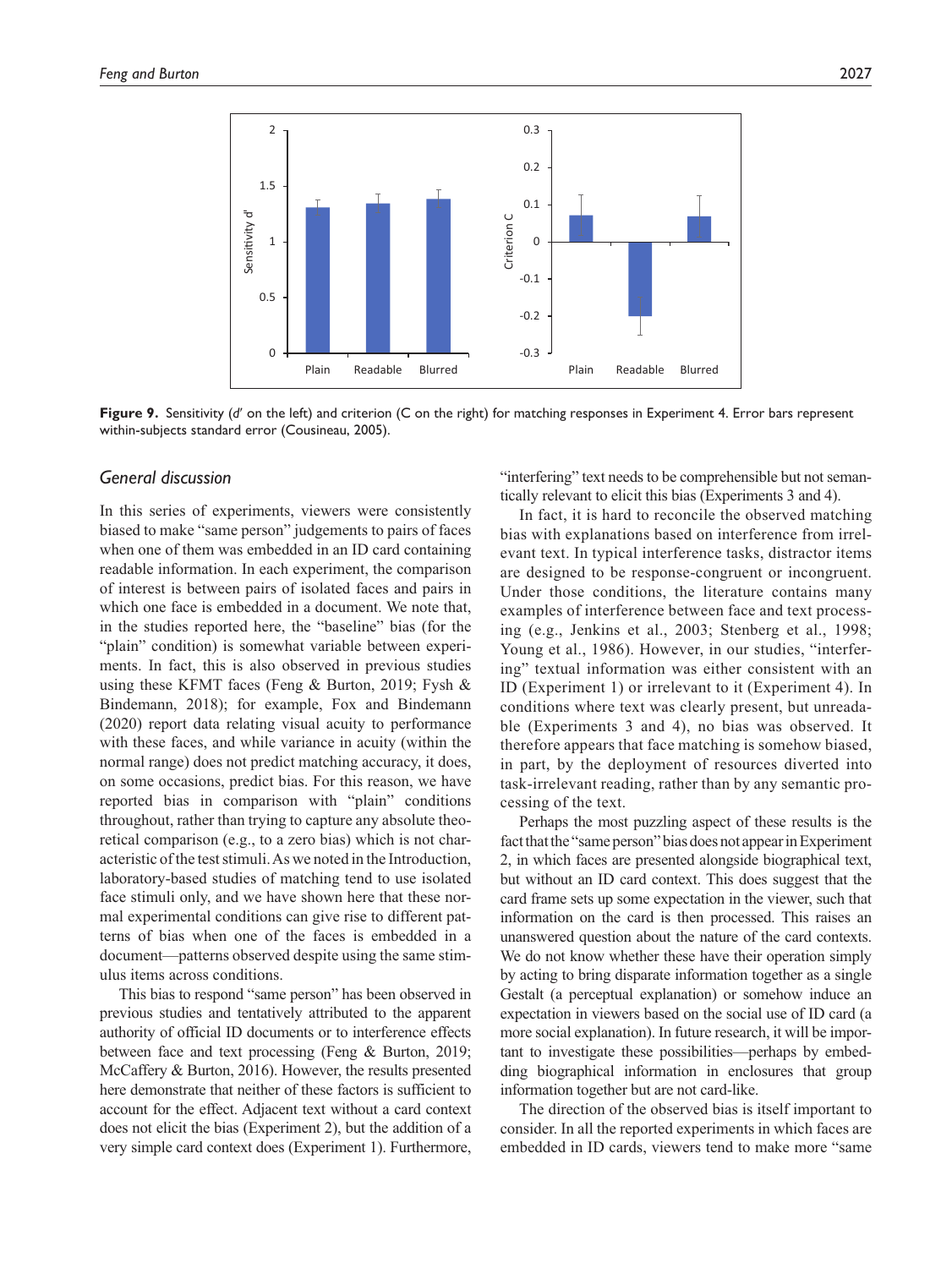person" decisions than they do with pairs of isolated face images. It is interesting to note that this is usually the direction of bias observed in experiments which use more realistic tasks. For example, Kemp et al. (1997) showed that supermarket staff were poor at checking the photo-ID of their customers, and the majority of their errors were accepting mismatched ID. Similarly, White et al. (2014) asked working passport officers to verify the photo-ID of volunteers carrying true or "fraudulent" documents. Error rates were surprisingly high, and the majority of these were made in accepting false matches. It is possible that our experience of photo-ID sets up this context. For example, Robertson and Burton (2021) report that a decision about whether or not to sell someone alcohol is more strongly determined by an age check from an ID card than a face comparison to that ID. Kramer et al. (2019) point out that we are familiar with the notion that our friends' photo-ID may not look very like them. Generalising this experience to novel faces may support the bias observed here, particularly when taken alongside an expectation that fraudulent ID use is likely to be rare. Future studies may be able to manipulate this expectation, perhaps by adjusting the frequency of match/mismatch trials (Bindemann et al., 2010; Papesh & Goldinger, 2014).

In conclusion, the "document bias," while frequently demonstrated, resists simple explanation. Explanations relying solely on a card's authority have been excluded, and we have now demonstrated that simple textual interference cannot explain the effect. Instead, it appears to rely on convergence of different stimulus characteristics readable text, within a card-like frame. This is characteristic of a typical photo-ID, though it would seem speculative to characterise this specifically as an ID-based bias. In future experiments, it may be necessary to consider more elaborate contextual information to understand the bias perhaps manipulating the use to which viewers believe the card will be put. Our results also serve as a reminder about the generalisation of simple effects. There is now a large literature on face matching which almost all employs isolated face images, and almost all makes appeal to the relevance of applied problems. It appears that there is a systematic difference between simple experimental face matching and real-world matching using documents.

#### **Declaration of conflicting interests**

The author(s) declared no potential conflicts of interest with respect to the research, authorship, and/or publication of this article.

#### **Funding**

The author(s) received no financial support for the research, authorship, and/or publication of this article.

#### **ORCID iD**

A. Mike Burton **<https://orcid.org/0000-0002-2035-2084>** 

#### **References**

- Bindemann, M., Attard, J., Leach, A., & Johnston, R. A. (2013). The effect of image pixelation on unfamiliar-face matching. *Applied Cognitive Psychology*, *27*(6), 707–717.
- Bindemann, M., Avetisyan, M., & Blackwell, K. A. (2010). Finding needles in haystacks: Identity mismatch frequency and facial identity verification. *Journal of Experimental Psychology: Applied*, *16*(4), 378.
- Bindemann, M., & Sandford, A. (2011). Me, myself, and I: Different recognition rates for three photo-IDs of the same person. *Perception*, *40*(5), 625–627.
- Boehm, S. G., Klostermann, E. C., Sommer, W., & Paller, K. A. (2006). Dissociating perceptual and representation-based contributions to priming of face recognition. *Consciousness and Cognition*, *15*(1), 163–174.
- Bruce, V., Henderson, Z., Greenwood, K., Hancock, P. J., Burton, A. M., & Miller, P. (1999). Verification of face identities from images captured on video. *Journal of Experimental Psychology: Applied*, *5*(4), 339.
- Bruce, V., Henderson, Z., Newman, C., & Burton, A. M. (2001). Matching identities of familiar and unfamiliar faces caught on CCTV images. *Journal of Experimental Psychology: Applied*, *7*(3), 207.
- Burton, A. M., Wilson, S., Cowan, M., & Bruce, V. (1999). Face recognition in poor-quality video: Evidence from security surveillance. *Psychological Science*, *10*(3), 243–248.
- Cousineau, D. (2005). Confidence Intervals in within-subjects designs: A simpler solution to Loftus and Masson's method. *Tutorials in Quantitative Methods for Psychology*, *1*(1), 42–45.
- Erdfelder, E., Faul, F., & Buchner, A. (1996). GPOWER: A general power analysis program. *Behavior Research Methods, Instruments, and Computers*, *281*(1), 1–11.
- Feng, X., & Burton, A. M. (2019). Identity documents bias face matching. *Perception*, *48*(12), 1163–1174.
- Fox, E., & Bindemann, M. (2020). Individual differences in visual acuity and face matching ability. *Applied Cognitive Psychology*, *34*(5), 1034–1046.
- Fysh, M. C., & Bindemann, M. (2018). The Kent face matching test. *British Journal of Psychology*, *109*(2), 219–231.
- Jenkins, R., Lavie, N., & Driver, J. (2003). Ignoring famous faces: Category-specific dilution of distractor interference. *Perception & Psychophysics*, *65*(2), 298–309.
- Kemp, R., Towell, N., & Pike, G. (1997). When seeing should not be believing: Photographs, credit cards and fraud. *Applied Cognitive Psychology: The Official Journal of the Society for Applied Research in Memory and Cognition*, *11*(3), 211–222.
- Koji, S., & Fernandes, M. (2010). Does it matter where we meet? The role of emotional context in evaluative first impressions. *Canadian Journal of Experimental Psychology/revue Canadienne De Psychologie Expérimentale*, *64*(2), 107.
- Kramer, R. S., Mohamed, S., & Hardy, S. C. (2019). Unfamiliar face matching with driving licence and passport photographs. *Perception*, *48*(2), 175–184.
- Lavie, N., Ro, T., & Russell, C. (2003). The role of perceptual load in processing distractor faces. *Psychological Science*, *14*(5), 510–515.
- McCaffery, J. M., & Burton, A. M. (2016). Passport checks: Interactions between matching faces and biographical details. *Applied Cognitive Psychology*, *30*(6), 925–933.